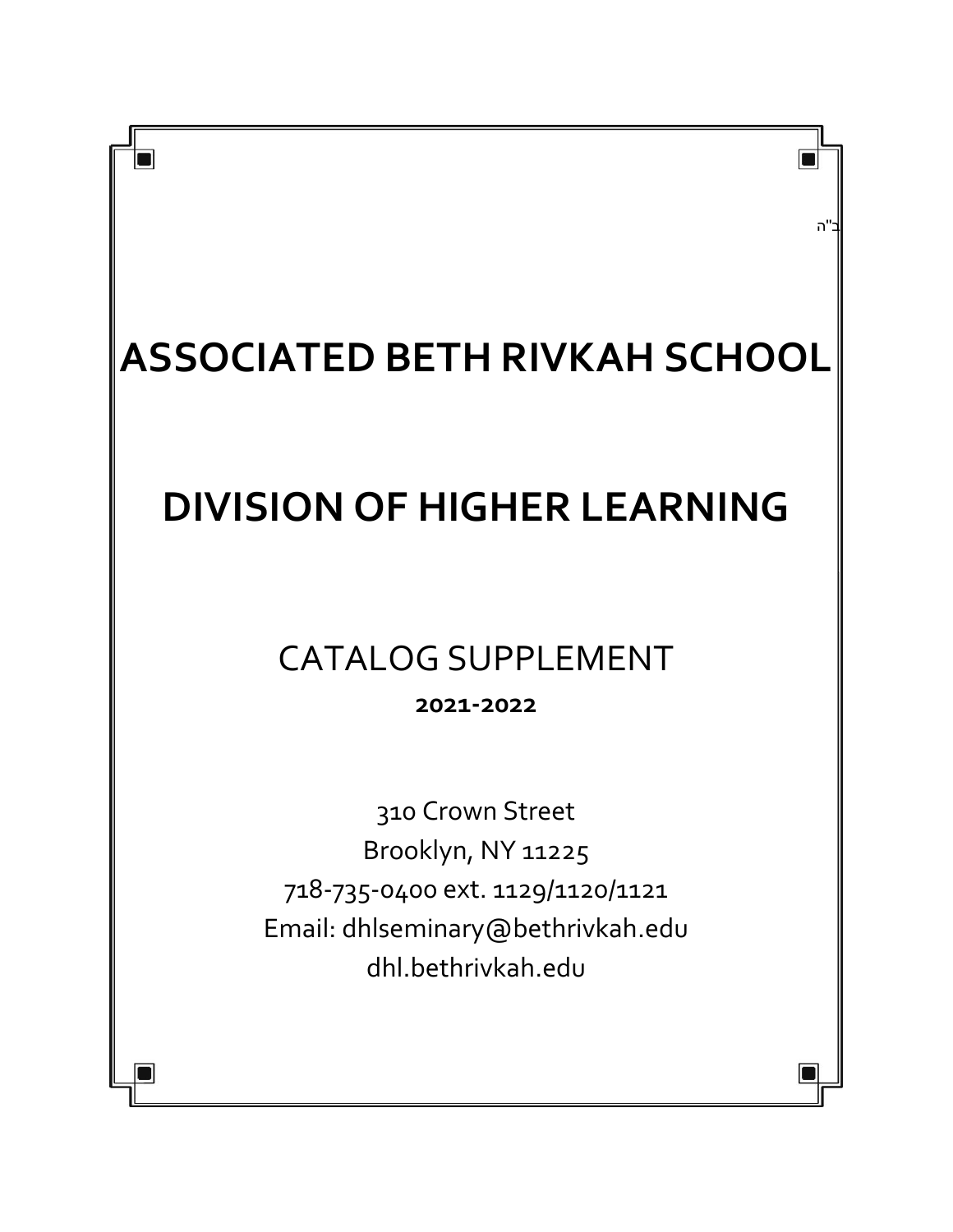#### **ACADEMIC CALENDAR**

| Fall Semester:          | August 30, 2021- January 20, 2022     |  |  |  |  |
|-------------------------|---------------------------------------|--|--|--|--|
| <b>Spring Semester:</b> | January 24, 2022- June 23, 2022       |  |  |  |  |
| Fall Breaks:            | September 4, 2021 - September 8, 2021 |  |  |  |  |
|                         | September 15, 2021- October 3, 2021   |  |  |  |  |
|                         | December 1, 2021- December 6, 2021    |  |  |  |  |
| Spring Breaks:          | February 4, 2022- February 8, 2022    |  |  |  |  |
|                         | March 17, 2022- March 20, 2022        |  |  |  |  |
|                         | April 2. 2022- April 25, 2022         |  |  |  |  |
|                         | June 3, 2022 - June 7, 2022           |  |  |  |  |

#### **TUITION AND FEES**

| <b>Basic Option</b>                                  | \$8,000 |  |
|------------------------------------------------------|---------|--|
| Intensive Option                                     | \$9,200 |  |
| Teacher Training Early Childhood additional charge   |         |  |
| Teacher Training Elementary School additional charge |         |  |
| Study Abroad Option \$8,800                          |         |  |

#### **STUDENT BUDGET**

| <b>Commuter - Living with Parents</b>        | Basic<br><b>Option</b> | <i><b>Intensive</b></i><br><b>Option</b> | Study<br>Abroad<br>option | <b>Basic</b><br><b>Option with</b><br><b>Teacher</b><br><b>Training for</b><br>Early<br>Childhood | <b>Basic Option</b><br>with Teacher<br><b>Training for</b><br>Elementary<br><b>School</b> |
|----------------------------------------------|------------------------|------------------------------------------|---------------------------|---------------------------------------------------------------------------------------------------|-------------------------------------------------------------------------------------------|
| <b>Tuition and Fees</b>                      | \$8,000                | \$9,200                                  | \$8,800                   | \$9,400                                                                                           | \$9,900                                                                                   |
| Living Allowance                             | \$1,800                | \$1,800                                  | \$1,800                   | \$1,800                                                                                           | \$1,800                                                                                   |
| Personal                                     | \$4,000                | \$4,000                                  | \$4,000                   | \$4,000                                                                                           | \$4,000                                                                                   |
| <b>Total Budget</b>                          | \$13,800               | \$15,000                                 | \$14,600                  | \$15,200                                                                                          | \$15,700                                                                                  |
| <b>Commuter - Not Living with</b><br>Parents |                        |                                          |                           |                                                                                                   |                                                                                           |
| <b>Tuition and Fees</b>                      | \$8,000                | \$9,200                                  | \$8,800                   | \$9,400                                                                                           | \$9,900                                                                                   |
| Living Allowance*                            | \$19,250               | \$19,250                                 | \$19,250                  | \$19,250                                                                                          | \$19,250                                                                                  |
| <b>Total Budget</b>                          | \$27,250               | \$28,450                                 | \$28,050                  | \$28,650                                                                                          | \$29,150                                                                                  |

\*Based on BLS Moderate Budget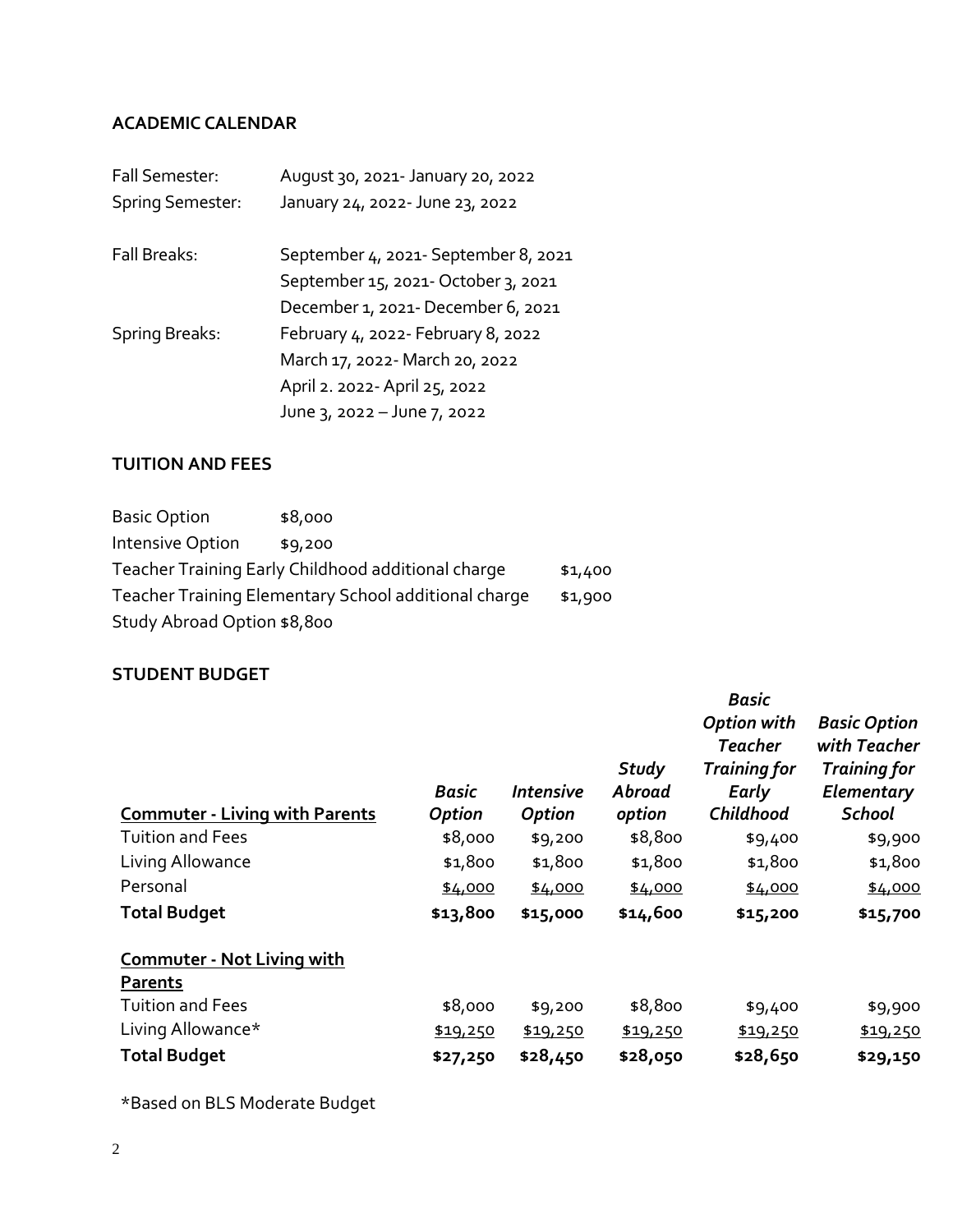#### **WITHDRAWAL POLICY AND PROCEDURES**

Any student who must leave school while the semester is in progress should inform the Dean, a faculty member, or the Registrar's office. The notification can be made in person, emailed (can be sent to Mrs. Gurwitz at hourwitz@bethrivkah.edu,) or by phone to (718) 735-0400. The Dean or faculty member will relay this information to the Registrar's Office within ten days of the notification by the student. The official date of withdrawal for students who follow these withdrawal procedures is the date indicated by the student in his notification.

For students who withdraw from Division of Higher Learning of Associated Beth Rivkah Schools without notifying the Dean, a faculty member, or the Registrar's office, the date of withdrawal is the last documented date of attendance at an academically related activity.

Students who withdraw from classes may be entitled to a refund of tuition and fees. Adjustment of institutional charges and calculation of refunds will be based on the date of withdrawal according to the schedule that appears in the Institutional Refund Policy.

Division of Higher Learning of Associated Beth Rivkah Schools confirms attendance in each course that every student is registered, at the beginning of each semester, and again at the 60% point of the semester. This process of confirmation of attendance in each course enables the school to determine whether or not the student who withdraws without giving official notification has attended 60% of the semester. A student who is not in attendance at that 60% point is determined to have withdrawn at the midpoint of the semester. A careful inquiry will be made for any student who fails to complete all coursework for a semester to determine if the student withdrew from all classes or if he actually earned failed grades in all classes. If a student receives F grades for all of his courses, the registrar will determine whether or not the student completed the semester. This is done via communication with the appropriate faculty members. Each faculty member who issued a failing grade will confirm if the student received an unearned or earned F grade.

#### **INSTITUTIONAL REFUND POLICY**

Any enrollee who never attends class (no show), voluntarily cancels enrollment within three days of signing the enrollment agreement, or at any time prior to the first day of the semester, is eligible for a full tuition refund minus an administrative charge of \$100. Refunds will be made within thirty days of the first scheduled day of class or the date of cancellation, whichever is earlier.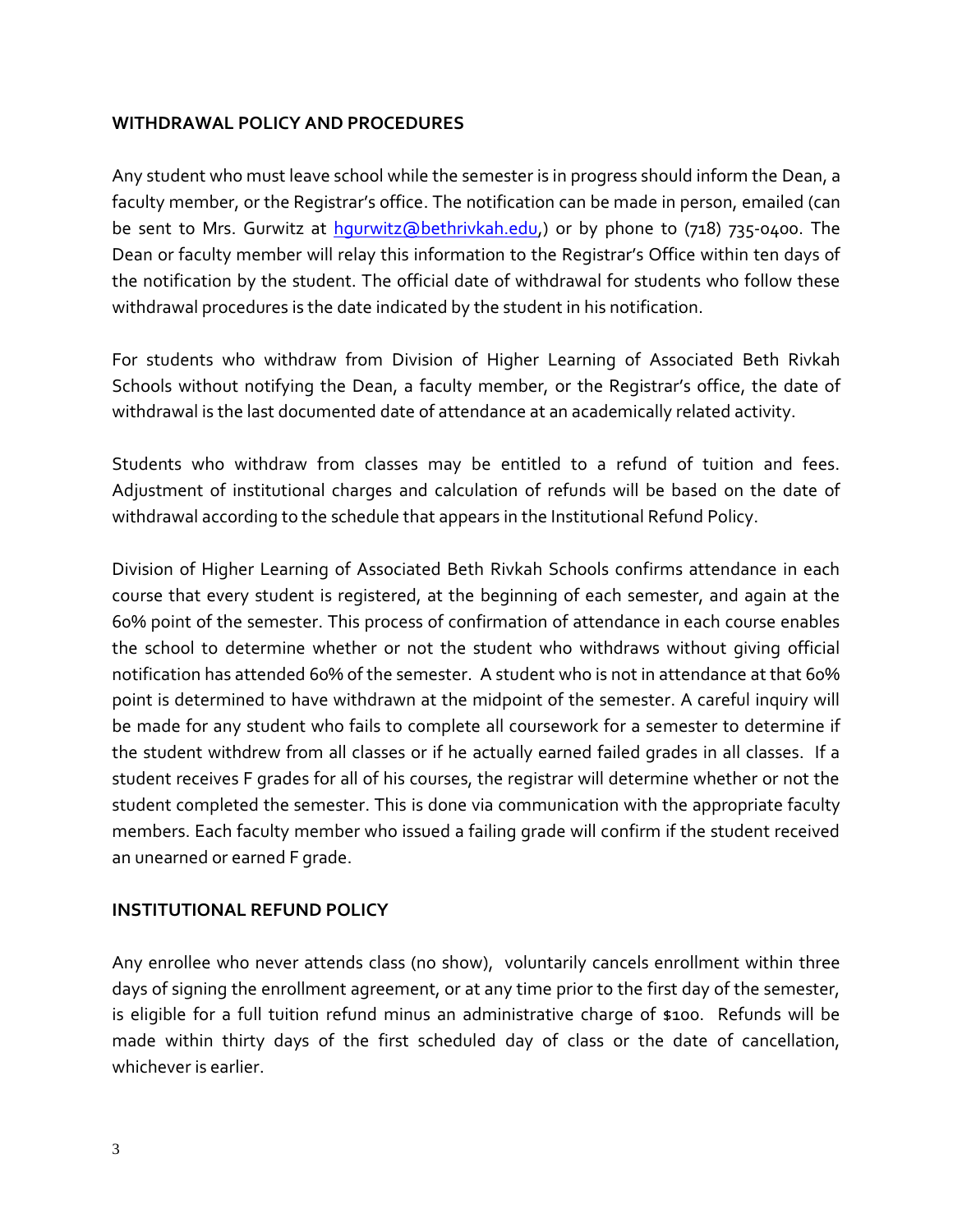If an applicant is rejected for enrollment by the Division of Higher Learning of Associated Beth Rivkah Schools, or if an international student is rejected by INS, a full refund of all monies will be made to the applicant.

In case of a program cancellation by the Division of Higher Learning of Associated Beth Rivkah Schools, every enrollee will be eligible for a full tuition refund.

For students who withdraw during the semester, refunds of tuition charges will be calculated using the following institutional refund policy:

During the first week of classes, tuition charges retained by Division of Higher Learning of Associated Beth Rivkah Schools will be adjusted to ten percent of the charges for the semester but not more than \$500.

After the first week and through fifty percent of the semester, tuition charges retained will be a pro rata portion of tuition charges for the semester. The adjusted charges to be retained will be calculated based on the number of weeks completed, plus ten percent of the portion of the semester that was not completed. (If a student is in attendance one day in a week, it is counted as a week attended.)

After 50% of the number of weeks in the term has passed, there will be no refunds issued.

#### **RETURN TO TITLE IV FUNDS**

For all Title IV eligible students who withdraw during a semester, the institution performs an R2T4 calculation utilizing the Return to Title IV software provided by the U.S. Department of Education. The institution determines the date of withdrawal to be used in the R2T4 calculation.

For a student who gives official notification, the date of withdrawal is the date that the student indicates in his notice or the date of notification, whichever is earlier.

Generally, if a student officially withdraws before 60% of the semester has passed, he will be able to retain a prorated portion of the financial aid award based on the number of days attended and the number of days in the semester. If he withdraws after 60% of the semester has passed he will most likely be able to retain all of the financial aid he has been awarded.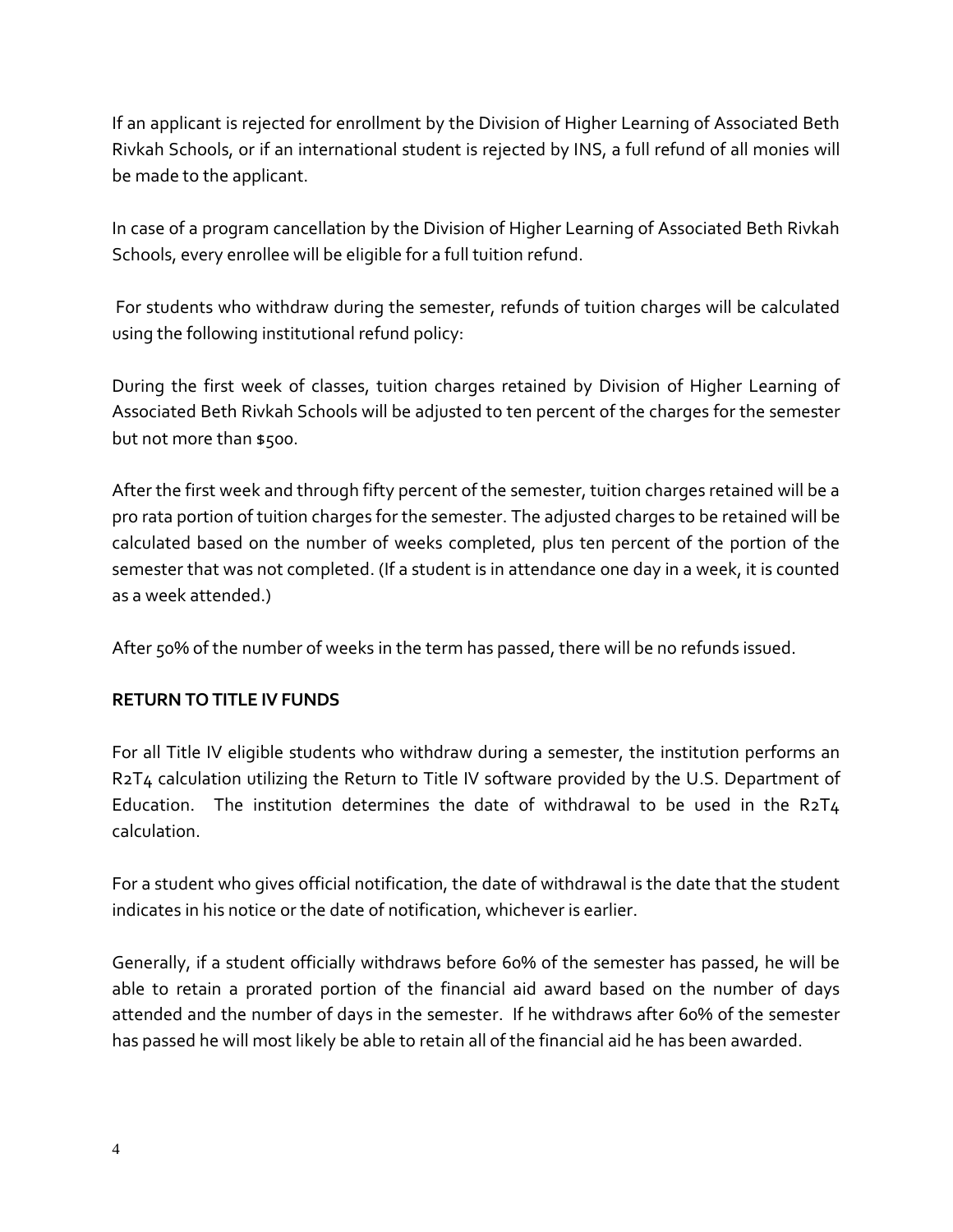For a student who withdraws without giving official notification, the date of withdrawal is the midpoint of the semester, and the student will be able to retain 50% of the Title IV funds disbursed or the amount that could have been disbursed. If there is a last documented date of attendance in class or at an academically related activity, the R2T4 will be calculated based on this date. This will enable the student to retain a prorated portion of the financial aid award based on the number of days he attended and the number of days in the semester.

If the calculation on the U.S. Department of Education's R2T4 system results in the need to return funds to the Title IV programs, funds will be returned to the various federal financial aid programs according to the following order:

- (i) Unsubsidized Federal Direct Stafford loans
- (ii) Subsidized Federal Direct Stafford loans
- (iii) Federal Direct PLUS received on behalf of the student

Any funds that need to be returned to a lender will be returned by the school on behalf of the student. If unearned funds remain to be returned after repayment of outstanding loan amounts, the remaining excess will be returned in the following order:

- (i) Federal Pell Grants
- (ii) FSEOG

Refunds and returns of Title IV funds will be made within forty-five days of the date of determination that a student has withdrawn. Institutional charges that were previously paid by FSA funds might become a debit that the student will be responsible to pay.

#### RETURNING UNEARNED AID

Within 30 days of determining that a student who withdrew must repay all or part of a Title IV grant, the school will notify the student that he must repay the overpayment or make satisfactory arrangements to repay it. The student may sign a repayment agreement with the school or with the US Department of Education or pay the overpayment to the school. If a student fails to pay or sign a repayment agreement with the school or with the US Department of Education, the school will report the overpayment to NSLDS and refer it to the Default Resolution Group for collection.